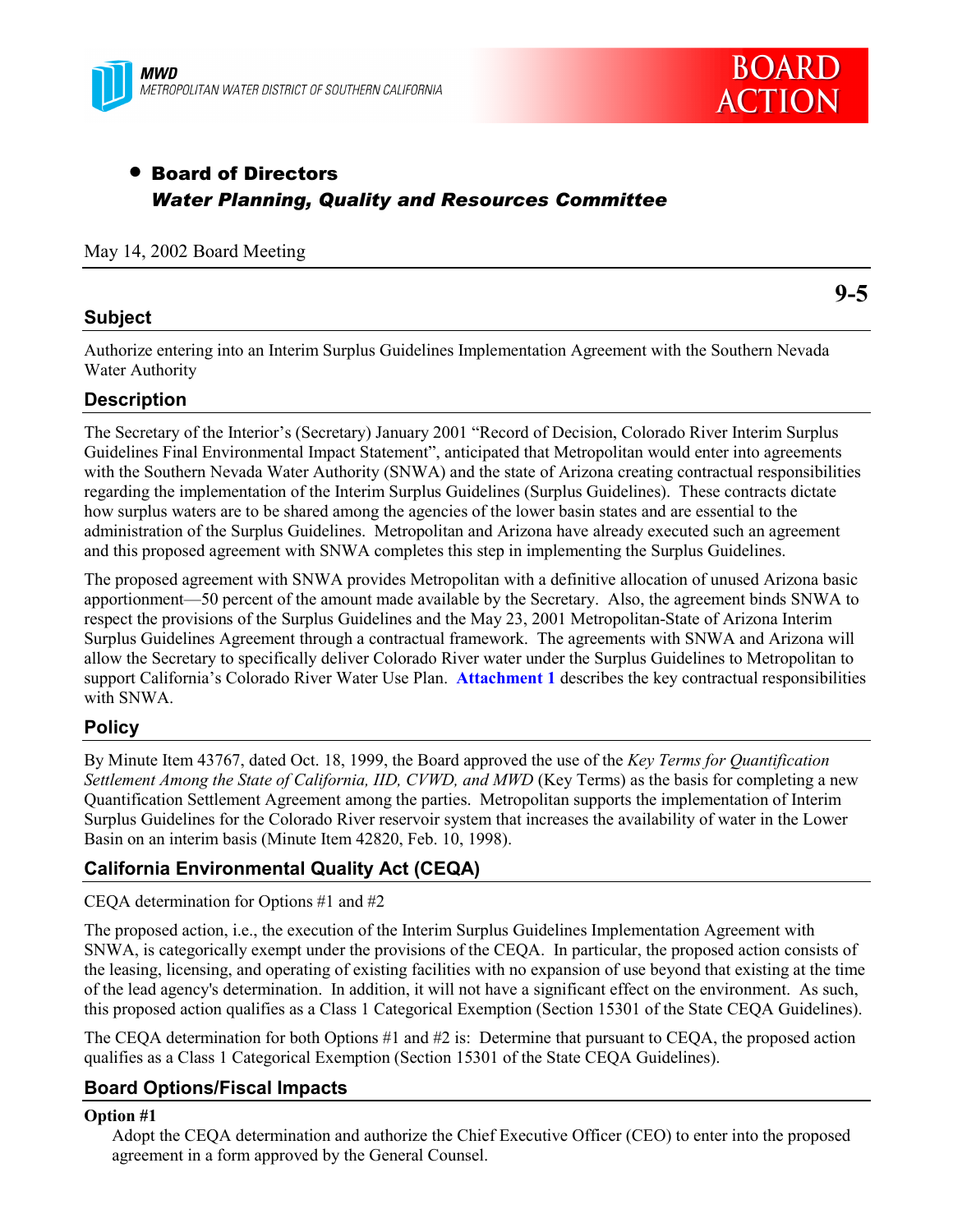**Fiscal Impact:** None. Consideration of a subsequent recommendation or agreement could entail fiscal impacts, which will be reported to the Board at the time authorization to adopt a recommendation or enter into an agreement is presented for the Board's consideration.

#### **Option #2**

Adopt the CEQA determination and direct the CEO to renegotiate the terms of the agreement. **Fiscal Impact:** Additional staff time to renegotiate the agreement with a delay in the implementation of California's draft Colorado River Water Use Plan.

## **Staff Recommendation**

Option #1

enhev M. 4/30/2002 *Stephen N. Arakawa Date*

*Manager, Water Resource Management*

4/30/2002 *Date*

*Ronald R. Gastelum Chief Executive Officer*

**Attachment 1 Contractual Responsibilities Under Proposed Metropolitan-Southern Nevada Water Authority Agreement**

BLA #1260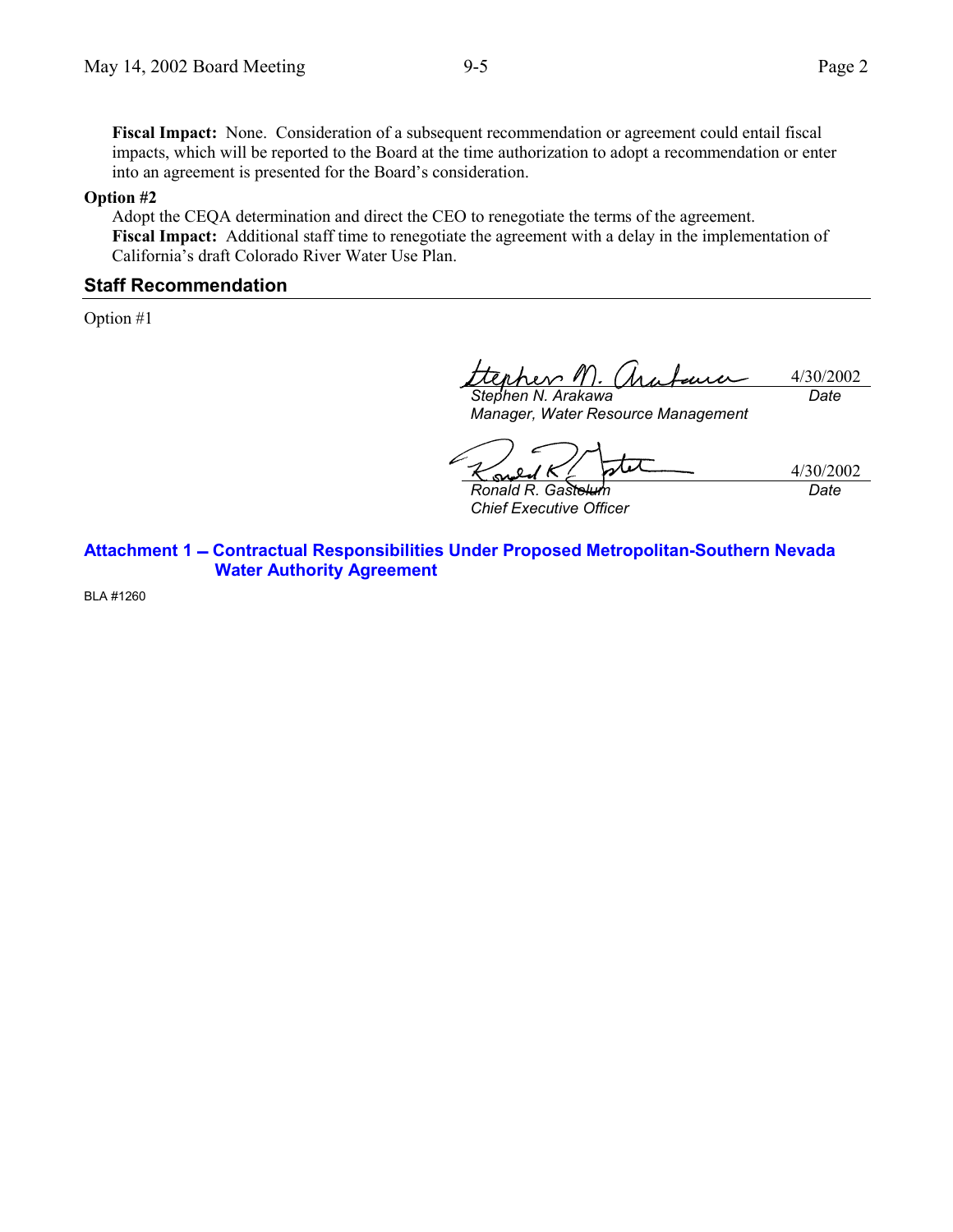### **Contractual Responsibilities Under Proposed Metropolitan-Southern Nevada Water Authority Agreement**

The contractual responsibilities under the proposed Metropolitan-Southern Nevada Water Authority (SNWA) agreement regarding implementation of the Interim Surplus Guidelines (Guidelines) include:

### **Unused Apportionment and Surplus Water**

- 1. Agreement as to the allocation of unused Arizona basic apportionment water made available by the Secretary of the Interior--50 percent to Metropolitan and 50 percent to SNWA, first for direct delivery domestic use, and secondly for off-stream banking, with any remaining unused water to be allocated to the other party;
- 2. Concurrence as to allocation of any remaining unused Arizona basic apportionment water to meet other needs in California in accordance with the Seven Party Agreement as supplemented by the proposed Quantification Settlement Agreement (QSA);
- 3. Utilization of surplus water and unused Arizona basic apportionment water only in accordance with the allocations and purposes of use specified in the Guidelines;
- 4. Agreement by SNWA to not use any unused California basic apportionment that results from Metropolitan foregoing use of water to fulfill an obligation under the May 23, 2001 Metropolitan-State of Arizona Interim Surplus Guidelines Agreement (Arizona Agreement);

#### **Colorado River Water Quality Improvement**

5. Support by Metropolitan, to the extent reasonably practicable, for efforts regarding improvement of Colorado River water quality, including Las Vegas Wash water quality as water from the wash flows into Lake Mead;

# **Water Banking in Arizona**

- 6. Agreement as to SNWA having the first priority to have the Arizona Water Banking Authority (AWBA) arrange:
	- a. to store up to 1.2 million acre-feet of water in Arizona for the credit of SNWA at an annual rate of no more than 200,000 acre-feet, with Metropolitan having the next priority to have AWBA arrange to store any remaining water that is not stored for SNWA, and
	- b. for the withdrawal of the water from storage in Arizona to the full extent allowed by Arizona law for the term of the interstate water banking agreement among SNWA, AWBA, and the Colorado River Commission of Nevada;

# **Future Negotiations**

7. Negotiations in good faith with SNWA on offsetting compensation if SNWA believes in the future that it is incurring significant additional costs due to implementation of the Guidelines;